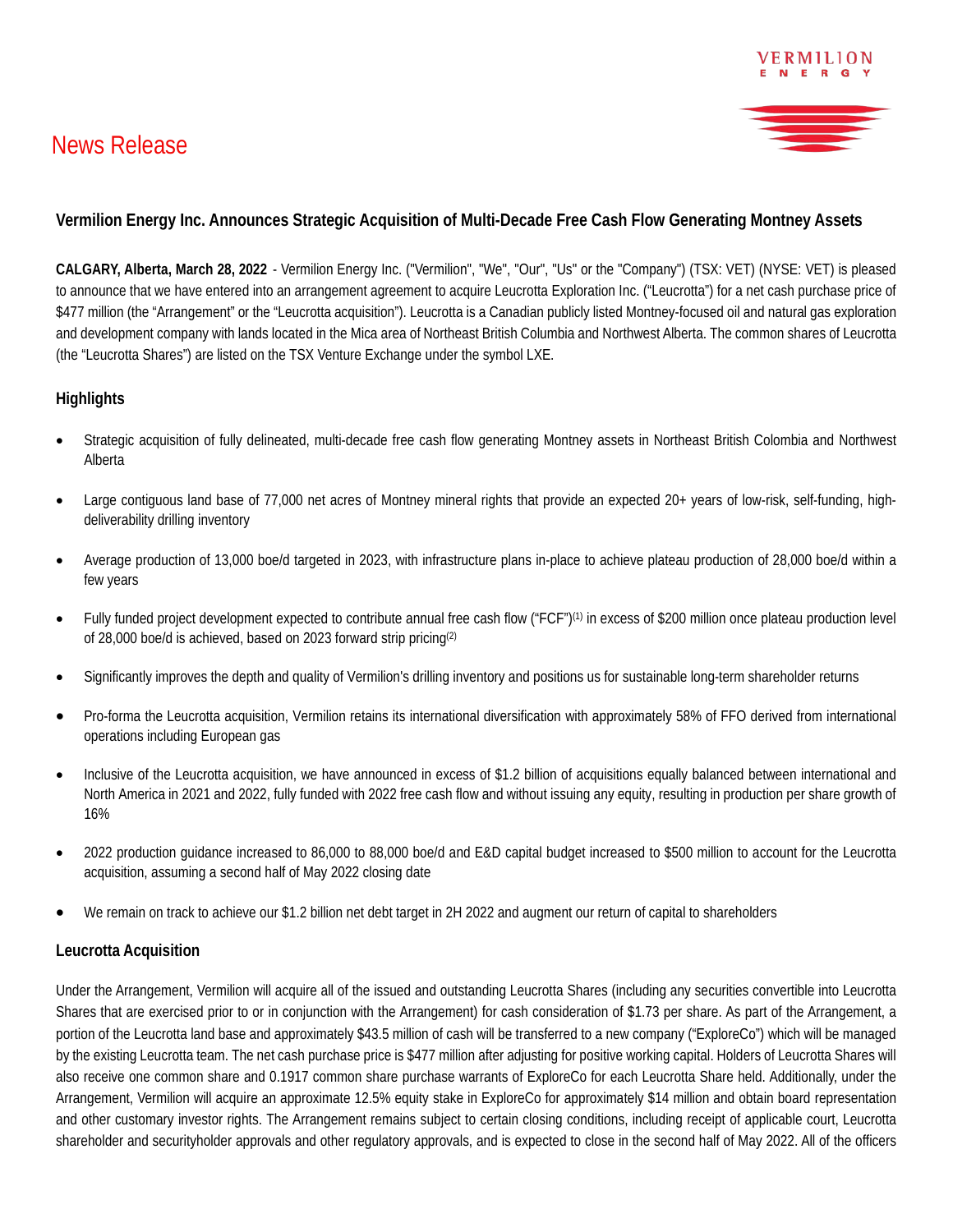and directors and certain shareholders of Leucrotta (representing 41% of the fully diluted shares outstanding) have entered into voting support agreements and have agreed to vote in favour of the arrangement. The Arrangement includes a break fee of \$20 million payable to Vermilion.

The primary Leucrotta asset is the Mica property, comprised of 81,000 gross (77,000 net) contiguous acres of Montney mineral rights in the Peace River Arch straddling the Alberta and British Columbia borders. After spending over two years evaluating this and other assets across the Montney fairway, Vermilion's team has developed a deep technical understanding of each zone within the Montney. Our team includes members with over 20 years of industry experience in finding and developing conventional and unconventional energy resources in basins worldwide, including the Montney. We have conservatively identified 275 multi-zone, extended reach, drilling prospects to date, representing an expected two decades or more of lowrisk, self-funding, high-deliverability drilling inventory with strong rates of return. There is meaningful upside in other zones, which could add significant inventory to this land base and the optionality for cube development.

The multi-zone development nature of these assets is a natural extension of the multi-zone development that our Canadian Business Unit has been focused on in West Central Alberta for over a decade. Integrating these assets into our Canadian asset base will allow us to high-grade our North American portfolio and is expected to add decades of inventory while continuing to develop and grow our international portfolio with the goal of maximizing free cash flow for shareholders over the near and long-term.

The Leucrotta assets to be acquired are forecasted to produce approximately 13,000 boe/d in 2023, with anticipated capacity to grow to a sustainable plateau production base of 28,000 boe/d over the next few years. Assuming a second half of May 2022 closing date, we plan to invest \$75 million for the remainder of 2022 in the assets which will include the drilling of a 6-well pad in Alberta and infrastructure development. Our longer-term development plan contemplates drilling to maintain the plateau production base over the next 20+ years. All necessary infrastructure plans are in place to achieve these production targets, with an option to expand in the future. Due to our high working interest, Vermilion will have discretion over the pace of development of this asset and we will determine the appropriate level of capital allocation based on a portfolio approach and balanced with our return of capital priorities. The development plan is self-funded and expected to contribute annual FCF in excess of \$200 million once plateau production level of 28,000 boe/d is achieved, based on 2023 forward strip pricing<sup>(2)</sup>. The assets have total proved reserves of 20.1 MMboe and total proved plus probable reserves of 49.5 MMboe, as of December 31, 2021 based on a GLJ Ltd. evaluation, representing less than 20% of the estimated recoverable resource.

| <b>Mica Property</b>                            | 2023E at Strip         | <b>Plateau Production</b>            |
|-------------------------------------------------|------------------------|--------------------------------------|
|                                                 | Pricing <sup>(2)</sup> | at 2023 Strip Pricing <sup>(2)</sup> |
| Annual Production (boe/d)                       | $-13,000$              | $-28.000$                            |
| Annual Fund Flows from Operations (\$MM)        | \$135                  | > \$250                              |
| Annual Exploration and Development Capex (\$MM) | \$110                  | \$50-\$75                            |
| Annual Free Cash Flow (\$MM)                    | \$25                   | > \$200                              |

## **Revised 2022 Guidance and Outlook**

Vermilion is increasing its 2022 E&D capital budget to \$500 million and increasing its annual production guidance to 86,000 to 88,000 boe/d to account for the Leucrotta acquisition, assuming a second half of May 2022 closing date. With the execution of the planned Mica drilling program and the anticipated close of the Corrib acquisition in second half 2022, we expect to exit the year with corporate production in the range of 95,000 to 100,000 boe/d. Our intention is to maintain the production base in this range for the foreseeable future as we focus on high grading and optimizing our portfolio inventory in order to maximize free cash flow generation over the long-term.

The Leucrotta acquisition aligns with our long-term value driven acquisition strategy which targets underexploited consolidation opportunities in core areas with multi-zone development. This acquisition is expected to enhance our North American portfolio by adding an inventory-rich land base in the Montney, providing decades of drilling inventory that we will high-grade as we grow our production base and further strengthen our free cash flow profile. The combination of the Corrib acquisition and the Leucrotta acquisition will allow us to maintain our geographic diversification. On a pro forma basis, including both acquisitions, we expect our international production and FFO weighting to be approximately 36% and 58%, respectively. This diversification, which provides exposure to global commodity prices, has afforded us the ability to fund both of these transactions, with internally generated free cash flow in 2022. Inclusive of the Leucrotta acquisition, we have announced in excess of \$1.2 billion of acquisitions equally balanced between international and North America in 2021 and 2022 without issuing any equity.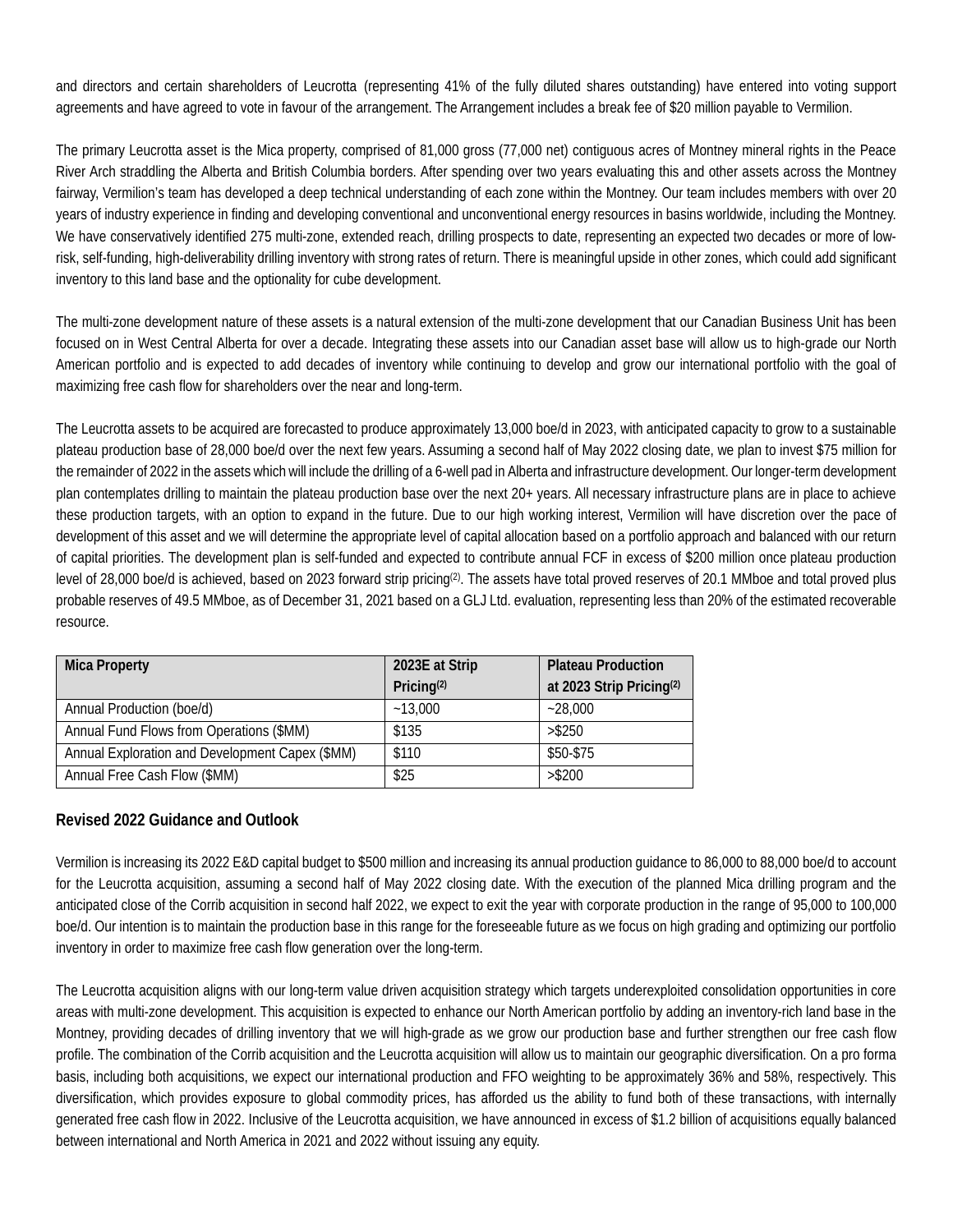As a result of our strong near-term FCF generation, combined with our profitable inventory to support this FCF profile for years to come, we remain on track to meet our net debt targets and enhance our return of capital strategy. We continue to anticipate reaching our \$1.2 billion debt target in 2H 2022, which implies a leverage ratio less than 1.3x at mid-cycle prices<sup>(3)</sup>, and will look to increase our return of capital once we achieve this target. The intended incremental return of capital may come in the form of an increase to the quarterly dividend, share buybacks, special dividends or any combination thereof.

The revised guidance does not include any contribution from the Corrib acquisition. We continue to anticipate the Corrib transaction closing in 2H 2022 and will revise our formal guidance at that time. As a reminder, all interim free cash flow from the acquired Corrib interest is being accrued to Vermilion and will be netted from the final purchase price. Based on the forward commodity strip<sup>(4)</sup> and including the Leucrotta acquisition, we estimate pro forma FFO of \$2.4 billion and FCF of \$1.9 billion, with year-end net debt of \$0.9 billion and a trailing net debt to FFO ratio of 0.4x.

## **Key Strategic Objectives**

In early 2021, Vermilion updated its strategic plan to 2030 ("VETVision") which included the following key near-term objectives:

- 1) Reduce absolute debt from YE 2020 levels by \$600 million by YE 2023, and \$1 billion by YE 2025, with a net debt to FFO ratio of less than 1.5x
- 2) Execute a deep-value international acquisition to strengthen our diversified portfolio and increase European gas exposure
- 3) Further enhance our long-term return of capital strategy by adding significant Tier 1 inventory

Dion Hatcher stated, "With this acquisition and the previously announced Corrib acquisition, Vermilion has achieved our key near-term VETVision objectives. The Leucrotta acquisition is an important component of our strategic plan as it is a scalable asset and is expected to provide us with 20+ years of high value Tier 1 drilling inventory. Our previously announced Corrib acquisition increases our European gas exposure and accelerates our debt reduction. With the successful completion of both deals, our \$1.0 billion debt reduction target should be achieved by the end of this year, three years ahead of schedule, with a corresponding forecast net debt to FFO ratio of 0.4x which is well below our target range of 1.5x. In fact, by the end of 2023, at current strip prices, Vermilion is projected to be net debt free. By the end of this year, we expect to have achieved our key near-term strategic objectives, and most importantly, we did so without the issuance of any additional shares which maximizes the free cash flow for our shareholders and eliminates any potential dilution."

## **Advisors**

CIBC Capital Markets is acting as exclusive financial advisor to Vermilion with respect to the acquisition. Torys LLP acted as legal counsel to Vermilion with respect to the acquisition.

# **Conference Call and Webcast Details**

Vermilion will discuss the Leucrotta acquisition in a conference call and webcast presentation on March 28, 2022 at 7:00 AM MT (9:00 AM ET). To participate, call 1-888-254-3590 (Canada and US Toll Free) or 1-647-794-4605 (International and Toronto Area). A recording of the conference call will be available for replay by calling 1-888-203-1112 and using conference ID 9664794 from March 28, 2022 at 11:00 AM MT to April 12, 2022 at 11:00 AM MT.

You may also access the webcast at [https://produceredition.webcasts.com/starthere.jsp?ei=1538982&tp\\_key=bc5c862fe1.](https://produceredition.webcasts.com/starthere.jsp?ei=1538982&tp_key=bc5c862fe1) The webcast link, along with conference call slides, will be available on Vermilion's website at<https://www.vermilionenergy.com/ir/eventspresentations.cfm> under Upcoming Events prior to the conference call.

For further information please contact:

Dion Hatcher, President; Lars Glemser, Vice President & CFO; and/or Kyle Preston, Vice President, Investor Relations TEL (403) 269-4884 | IR TOLL FREE 1-866-895-8101 | investor\_relations@vermilionenergy.com | www.vermilionenergy.com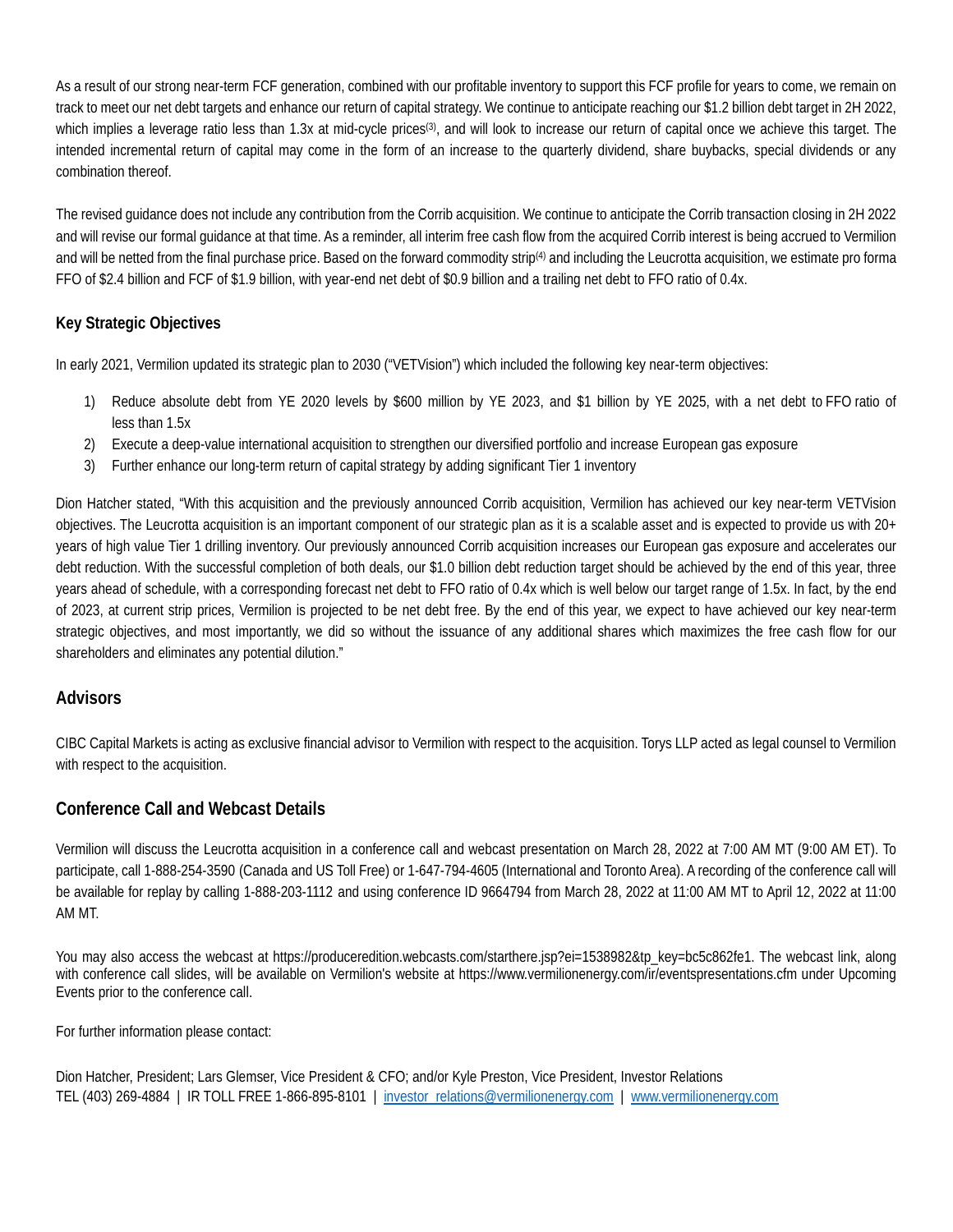- (1) This document references free cash flow which is not specified, defined, or determined under International Financial Reporting Standards ("IFRS") and is therefore considered non-GAAP financial measures and may not be comparable to similar measures presented by other issuers. Free cash flow represents fund flows from operations in excess of capital expenditures and is used to determine the funding available for investing and financing activities, including payment of dividends, repayment of long-term debt, reallocation to existing business units, and deployment into new ventures.
- (2) 2023 forward strip prices as at March 25, 2022: Brent US\$91.15/bbl; WTI US\$86.10/bbl; LSB = WTI less US\$5.07/bbl; TTF \$28.57/mmbtu; NBP \$28.51/mmbtu; AECO \$4.31/mmbtu; CAD/USD 1.26; CAD/EUR 1.43 and CAD/AUD 0.94.
- (3) Mid-cycle pricing: WTI US\$55.00/bbl; AECO \$3.43/mmbtu; TTF \$12.50/mmbtu.
- (4) 2022 full year average reference prices as at March 2, 2022: Brent US\$99.68/bbl; WTI US\$93.06/bbl; LSB = WTI less US\$4.22/bbl; TTF \$58.44/mmbtu; NBP \$57.47/mmbtu; AECO \$4.72/mmbtu; CAD/USD 1.27; CAD/EUR 1.42 and CAD/AUD 0.92.

## **About Vermilion**

Vermilion is an international energy producer that seeks to create value through the acquisition, exploration, development and optimization of producing assets in North America, Europe and Australia. Our business model emphasizes free cash flow generation and returning capital to investors when economically warranted, augmented by value-adding acquisitions. Vermilion's operations are focused on the exploitation of light oil and liquids-rich natural gas conventional resource plays in North America and the exploration and development of conventional natural gas and oil opportunities in Europe and Australia.

Vermilion's priorities are health and safety, the environment, and profitability, in that order. Nothing is more important to us than the safety of the public and those who work with us, and the protection of our natural surroundings. We have been recognized by leading ESG rating agencies for our transparency on and management of key environmental, social and governance issues. In addition, we emphasize strategic community investment in each of our operating areas.

Employees and directors hold approximately 5% of our outstanding shares and are committed to delivering long-term value for all stakeholders. Vermilion trades on the Toronto Stock Exchange and the New York Stock Exchange under the symbol VET.

## **Disclaimer**

Certain statements included or incorporated by reference in this document may constitute forward-looking statements or financial outlooks under applicable securities legislation. Such forward-looking statements or information typically contain statements with words such as "anticipate", "believe", "expect", "plan", "intend", "estimate", "propose", or similar words suggesting future outcomes or statements regarding an outlook. Forward looking statements or information in this document may include, but are not limited to: the anticipated closing date of the Arrangement; the anticipated benefits of the Arrangement, including the expected performance of the Leucrotta assets to be acquired under the Arrangement, on a standalone and proforma basis, and Vermilion's developments plans and timing with respect to such assets; the net cash purchase price for Leucrotta after adjusting for positive working capital; the flexibility of Vermilion's capital program and operations; business strategies and objectives; operational and financial performance; estimated volumes of reserves and resources; petroleum and natural gas sales; future production levels and the timing thereof, including Vermilion's 2022 guidance, and rates of average annual production growth; the effect of changes in crude oil and natural gas prices statements regarding the growth and size of Vermilion's future project inventory, and the wells expected to be drilled in 2022; exploration and development plans and the timing thereof; Vermilion's ability to reduce its debt; acquisition and disposition plans and the timing thereof; operating and other expenses, including the payment and amount of future dividends; and the timing of regulatory proceedings and approvals.

Such forward-looking statements or information are based on a number of assumptions, all or any of which may prove to be incorrect. In addition to any other assumptions identified in this document, assumptions have been made regarding, among other things: the satisfaction of all conditions to the Arrangement and receipt of all necessary approvals; the ability of Vermilion to obtain equipment, services and supplies in a timely manner to carry out its activities in Canada and internationally; the ability of Vermilion to market crude oil, natural gas liquids, and natural gas successfully to current and new customers; the timing and costs of pipeline and storage facility construction and expansion and the ability to secure adequate product transportation; the timely receipt of required regulatory approvals; the ability of Vermilion to obtain financing on acceptable terms; foreign currency exchange rates and interest rates; future crude oil, natural gas liquids, and natural gas prices; and management's expectations relating to the timing and results of exploration and development activities.